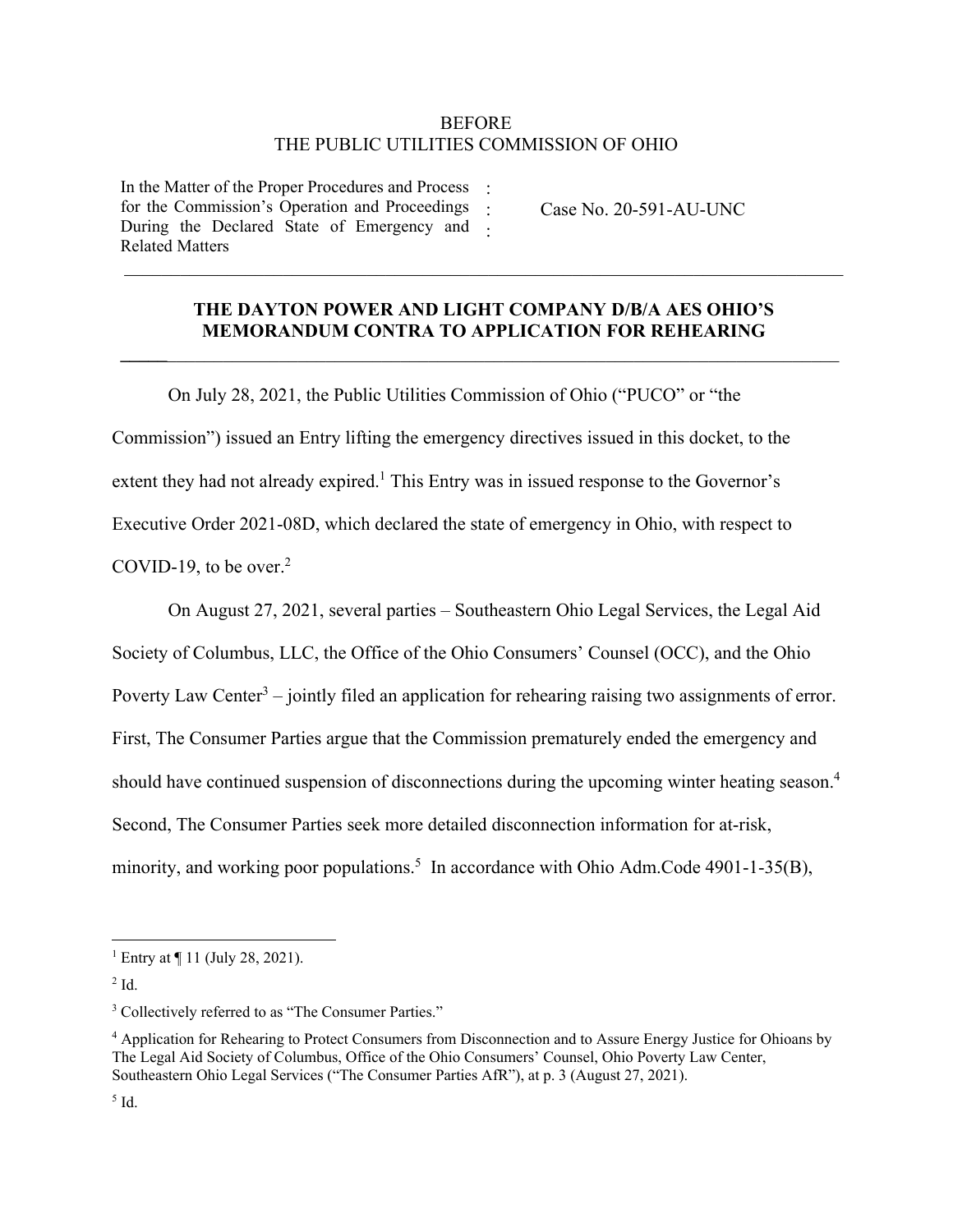The Dayton Power and Light Company d/b/a AES Ohio ("AES Ohio" or "the Company") files this memorandum contra The Consumer Parties' application for rehearing.

With respect to the first assignment of error, to the extent the Commission sees fit to reinstate suspension of disconnections, AES Ohio submits that it should be done under the same terms and conditions set forth in AES Ohio's COVID-19 Plan docket. Namely, in Case No. 20- 650-EL-AAM, *et al.*, AES Ohio was afforded the ability to defer increased uncollectible expenses associated with suspension of disconnection.<sup>6</sup>

The Consumer Parties' second assignment of error lacks sufficient specificity for the Commission to grant the application for rehearing. Applications for rehearing are required to "set forth specifically the ground or grounds on which the applicant considers the order to be unreasonable or unlawful."<sup>7</sup> The Consumer Parties' assignment of error, however, is anything but specific – stating that the Commission erred by "not acting to assure energy justice for consumers during the emergency of the pandemic."<sup>8</sup> The lack of clarity is further muddied by the inconsistent and nebulous arguments and requests set forth in the supporting memorandum. For instance, The Consumer Parties appear to request more detailed disconnection information to include impacts on "diverse segments of the population as at-risk and minority communities and the working poor."9 AES Ohio does not have information regarding socio-economic status of its customers, so the Company would be unable to provide this detailed level of information. This request is further confused by the more specific request for disconnection information by zip

<sup>6</sup> *In Re the Application of The Dayton Powe rand Light Company for Approval of Certain Accounting Authority*, Case No. 20-650-EL-AAM, Finding and Order at ¶44-45 (May 20, 2020).

 $7$  R.C. 4903.10(B).

<sup>8</sup> The Consumer Parties' AfR at p. 6.

<sup>&</sup>lt;sup>9</sup> The Consumer Parties' AfR at p. 6.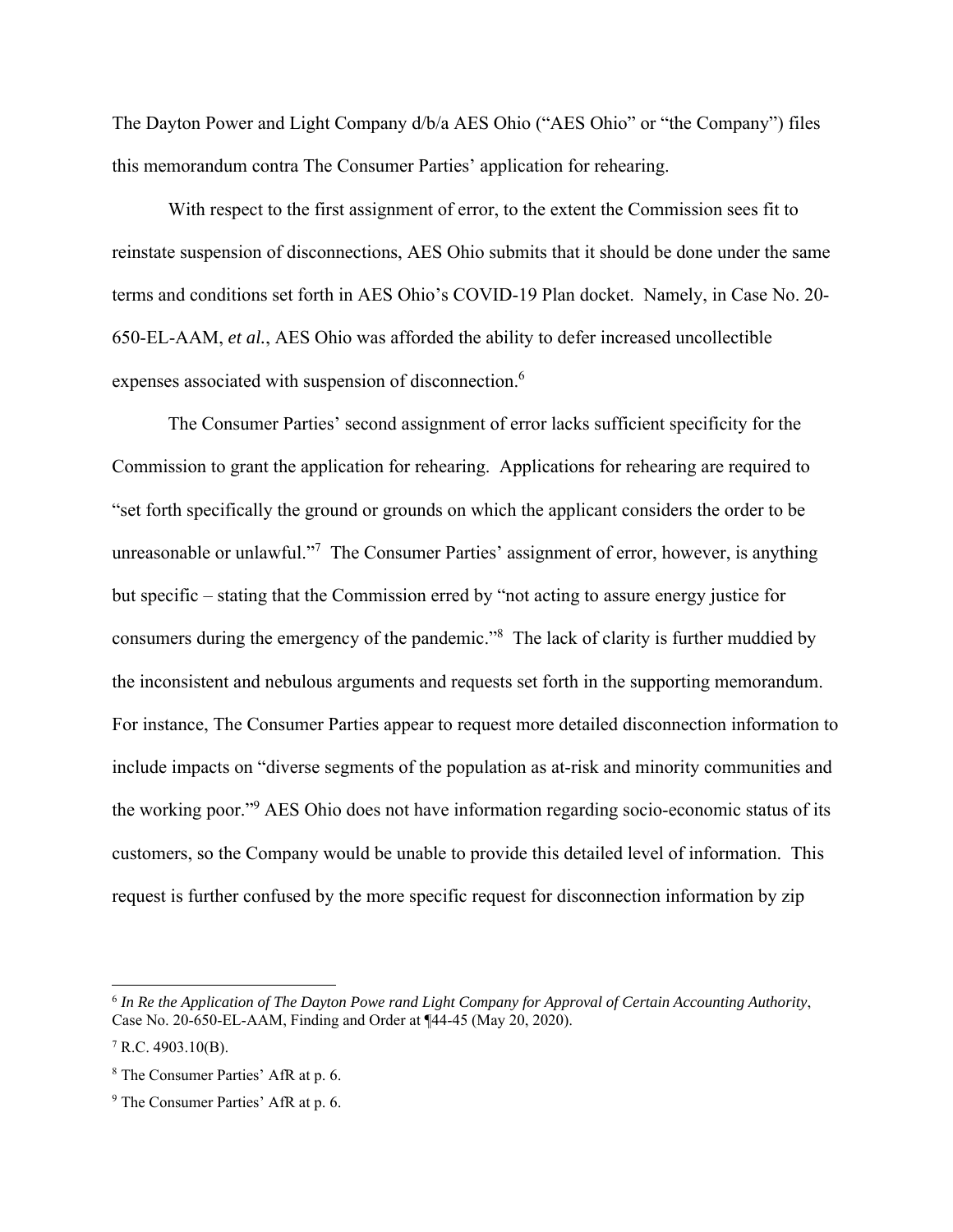code.10 AES Ohio does have the ability to track disconnection information by zip code. But because it is unclear what The Consumer Partis' are requesting, the application for rehearing fails to meet the standards set forth under R.C. 4903.10

For these reasons, The Consumer Parties' Application for Rehearing should be denied. Alternatively, the Commission should only require disconnection information to be reported by zip code.

Respectfully submitted,

*Michael J. Schuler*  Michael J. Schuler (0082390) \*Counsel of Record AES Ohio 1065 Woodman Drive Dayton, OH 45432 Telephone: (937) 259-7358 Email: michael.schuler@aes.com

Attorney for AES Ohio

(willing to accept service by e-mail)

<sup>&</sup>lt;sup>10</sup> The Consumer Parties' AfR at p. 7. The Consumer Parties also make a fleeting reference to correcting social inequities, but do not further discuss the issue or provide any specificity of what corrections are sought.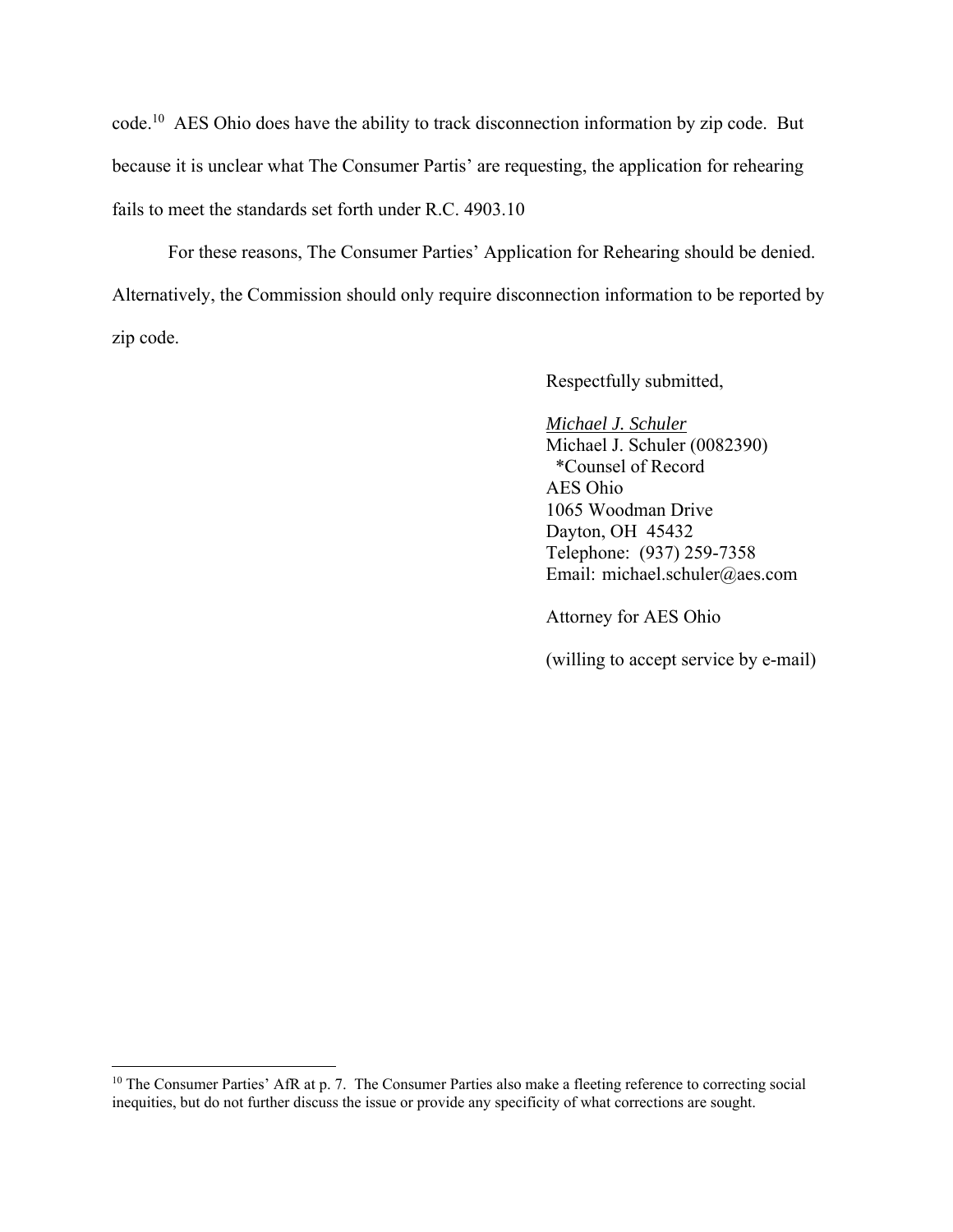## **CERTIFICATE OF SERVICE**

I certify that a copy of the foregoing has been served via the Public Utilities Commission

of Ohio's Docketing Information System, this 7<sup>th</sup> day of September, 2021.

*Michael J. Schuler* Michael Schuler (0082390)